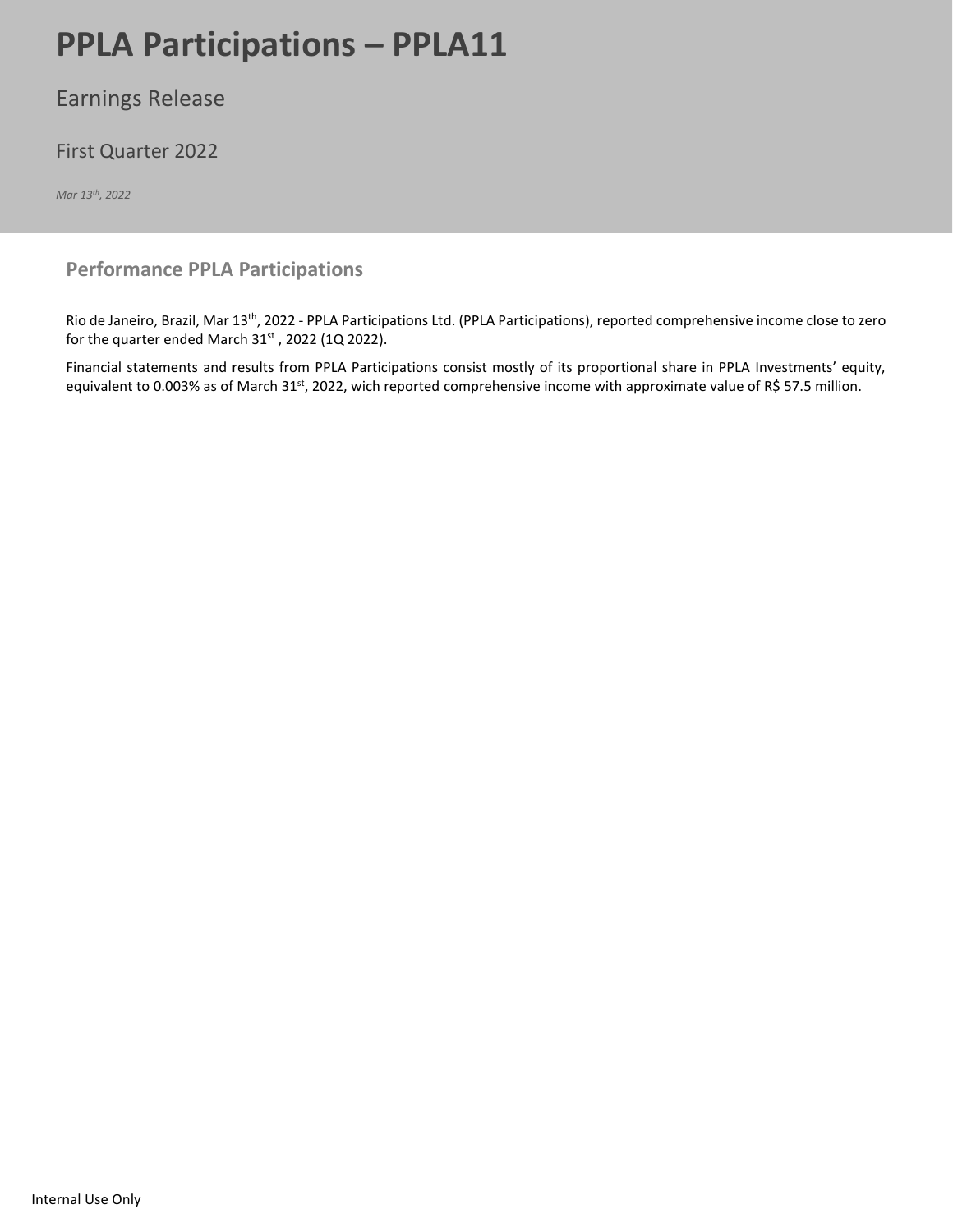#### **Relevant Events**

#### **COVID-19**

The Company's management is tracking the effects COVID-19 may have on its business. Any outcome prediction is hampered due to the situation's rapid and fluid development, which can lead to a fallout in economic and market conditions, triggering a decline in global economic activity. The Company is monitoring all developments related to COVID-19 and coordinating its operating response, taking into account the continuity plans from preexisting business ventures and on the guidelines exposed by global health organizations, governments and general best practices in response to this pandemic. The COVID-19 pandemic has had, and continues to have, a material impact on businesses around the world, including ours, and the economic and political environments in which businesses operate. There are several factors associated with the ongoing COVID-19 pandemic and its impact on global economies that could have a material adverse effect on our business, financial condition, results of operations, cash flows, prospects and the market price of our securities. In particular, the COVID-19 pandemic has affected business and economic sentiment, causing significant volatility in global markets and affecting the outlook of the Brazilian economy and that of other countries in which we maintain investments, may in the future make investments and conduct business through our subsidiaries.

#### **Acquisitions and Sales**

On December 7, 2021, the term of assignment of the entirety of the shares of Fundo de Investimento em Participações Bravo – Multiestratégia Investimento no Exterior ("FIP Bravo") held by BTGI Stigma LLC ("Stigma") was signed. FIP Bravo's main asset is the equity interest in the entire capital stock of BRPEC Agro‐ precuária S.A. ("BrPec"), after approval from competent authorities, operation was wound up or liquidated on February 07<sup>th</sup>.

#### **Loan Agreement**

On June 21<sup>st</sup>, 2021 PPLAI entered into a loan agreement with BTG MB Investments LP ("BTG MB") of up to R\$750 million, to be disbursed according to PPLAI request, on dates and amounts of the company's loan installments. Loans installments are as follows (i) June 21st,2021, (ii) July 9<sup>th</sup>,2021, (iii) December 16<sup>th</sup>, 2021, (iv) June 14<sup>th</sup>, 2022, (v) December 12<sup>th</sup>, 2022 and (vi) June 9<sup>th</sup>, 2023. Loans will mature in 30 months after loan agreement signing and will incur interest of 117,3% of CDI rate.

On June 21<sup>st</sup>, 2021 PPLAI requested to draw approximately R\$ 90 million on BTG MB and on July 9<sup>th</sup>, 2021 PPLAI requested the second draw of approximately R\$ 160 million. On December 16<sup>th</sup>, 2021, PPLAI requested the third draw of approximately R\$ 116 million.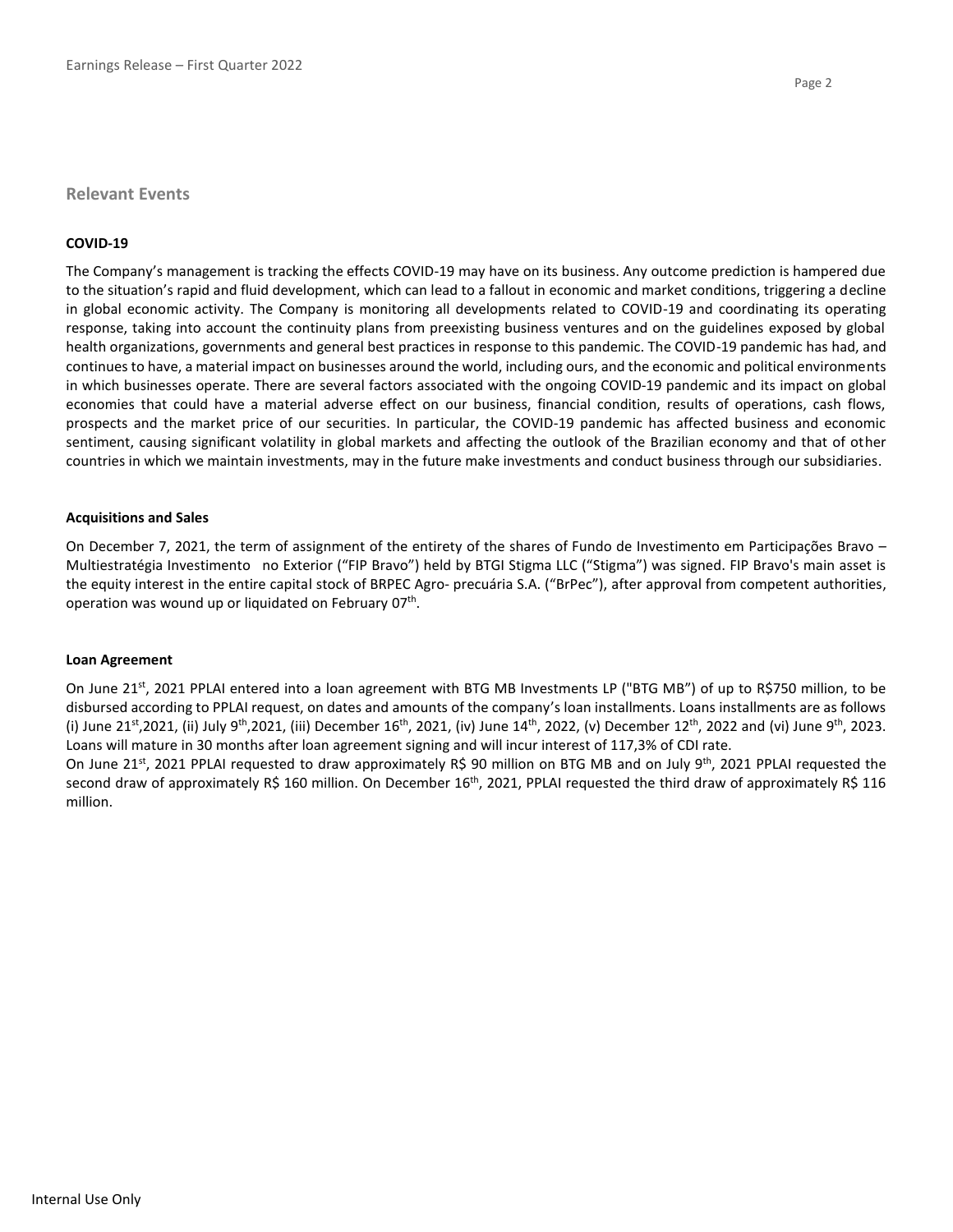## **Shareholding Structure**

PPLA Participations owns through its wholly-owned subsidiary BTG Bermuda LP Holdco Ltd. a stake corresponding to 0.003% of PPLA Investments' capital. PPLA Participations indirectly holds equity interest in PPLAI and accounts for its as investment entity in accordance with IFRS 10 - Consolidated Financial Statements where assets and liabilities are measured at fair value.



(1) if applicable, it may include units acquired by investment vehicles owned by certain partners individually or collectively and vehicles under common control of the *Partnership*. The shareholding of the Partners in PPLAI takes place mainly through BTG MB Investments L.P.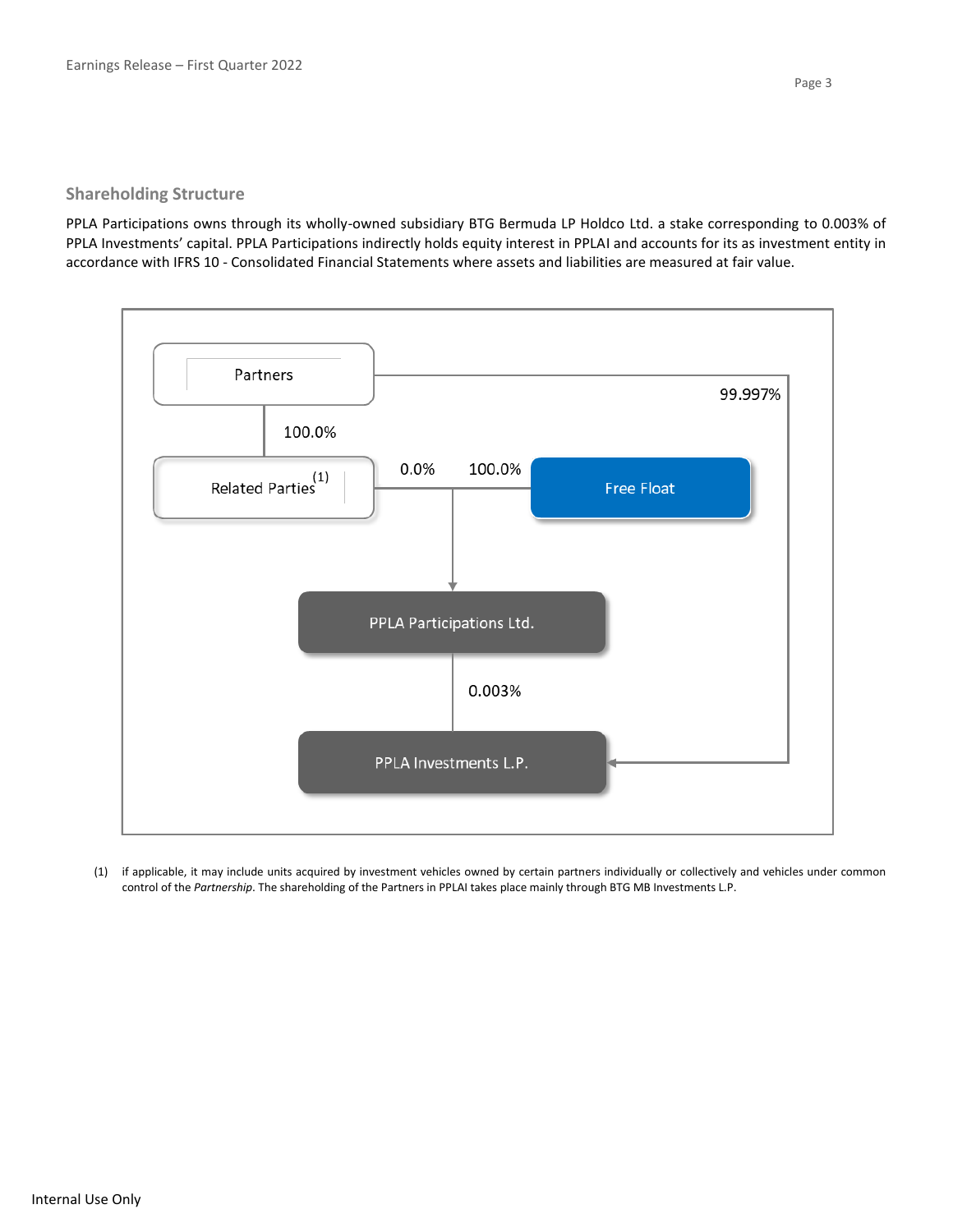## **Financial Information**

The financial information presented in the tables below consists of the financial position and results of operations from PPLA Investments as we believe they are more meaningful than those from PPLA Participations in order to understand the results of PPLA Participations.

| <b>Income Statement (unaudited)</b>       | <b>PPLA Investments</b> |         |  |
|-------------------------------------------|-------------------------|---------|--|
| (in R\$ million, unless otherwise stated) | 4Q 2021                 | 1Q 2022 |  |
|                                           |                         |         |  |
| Financial income                          | 128                     | 301     |  |
| Financial expenses*                       | (7)                     | (72)    |  |
| <b>Gross financial income</b>             | 121                     | 229     |  |
| Other operating income (expenses)         | (1)                     | (1)     |  |
| <b>Operating income</b>                   | 120                     | 227     |  |
| Non-operating income/(expenses)           | ۰                       |         |  |
| Income before taxes and profit sharing    | 120                     | 227     |  |
| Income and social contribution taxes      |                         |         |  |
| Statutory profit sharing                  |                         |         |  |
| Non-controlling interest                  |                         |         |  |
| Net income                                | 120                     | 227     |  |
|                                           |                         |         |  |

\*1Q 2022 Financial expenses consists in approximately R\$10.7 millions of interests accrual and R\$61.3 millions of outstanding amount exchange variation.

From 1Q 2022 onwards, the managerial adjustments excluding foreign exchange translation effects of the assets were eliminated to equalize earnings release numbers with financial statements. For numbers comparison, 4Q2021 adjusted in this publication.

In 1Q 2022 PPLAI had operating Income of R\$227 million, mostly related to Beontag's positive markdown to BRPEC positive fair value adjustment and positive PnL in global market strategies.

As PPLAI is an investment entity, it does not have significant operating expenses and administrative costs. As a result of the foregoing, net income was positive in R\$227 million in line with operating income.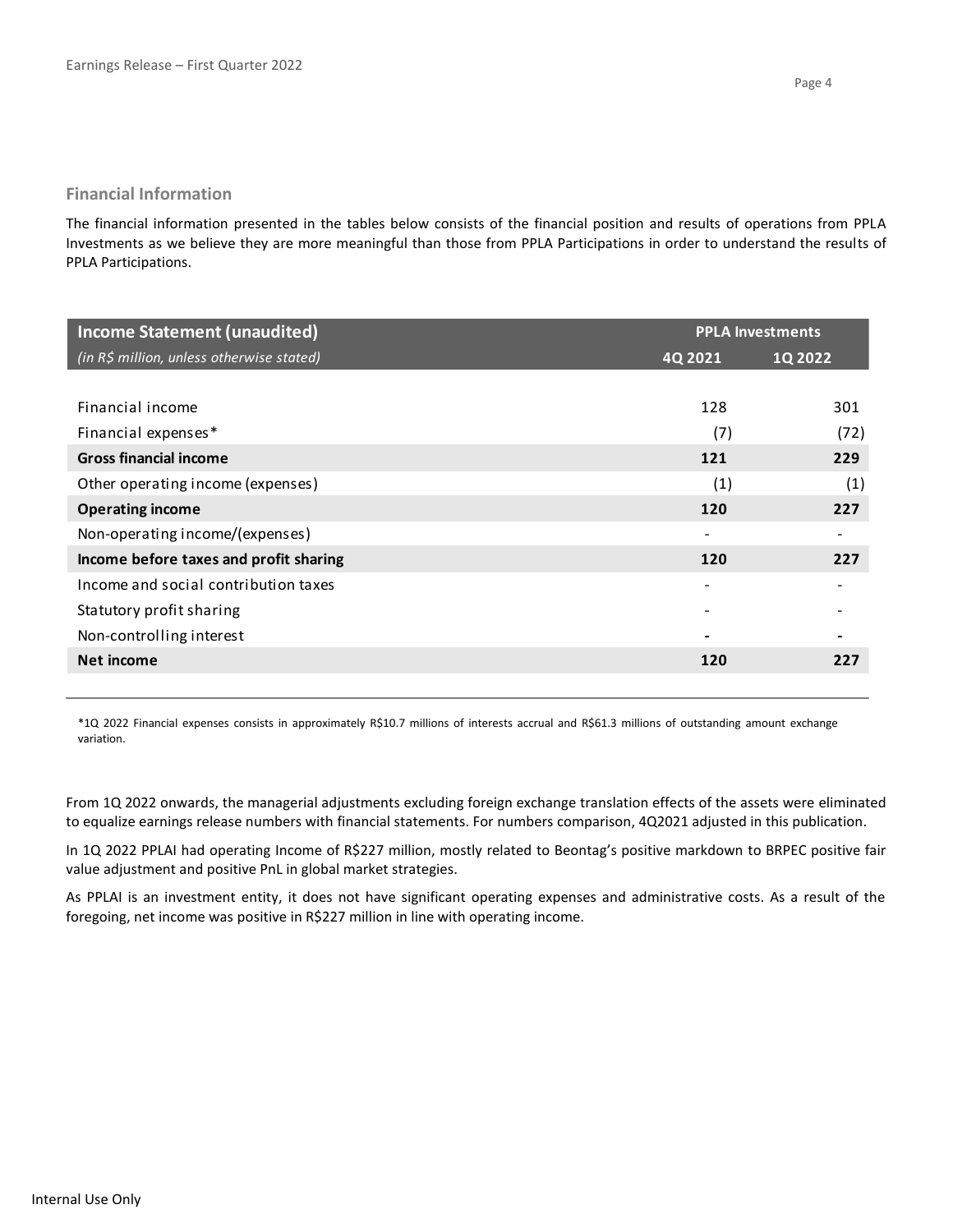The table presents a summary of PPLAI' assets and liabilities. The balance sheet below is pro-forma because it considers certain adjustments, such as intercompany eliminations.

# **Summarized Balance Sheet | PPLA**

| Unaudited pro-forma balance sheet (in R\$ million) |         |                          |                                      |         |         |  |  |
|----------------------------------------------------|---------|--------------------------|--------------------------------------|---------|---------|--|--|
|                                                    | 4Q21    | <b>1Q22</b>              |                                      | 4Q21    | 1Q22    |  |  |
| <b>Assets</b>                                      | 1,192.9 | 1,182.0                  | <b>Liabilities + Equity</b>          | 1,192.9 | 1,182.0 |  |  |
| Cash & Equivalents                                 | 45.7    | 41.7                     | Financial Liabilities <sup>(1)</sup> | 682.5   | 702.1   |  |  |
| Investment Entity Porfolio                         | 428.2   | 566.0                    |                                      |         |         |  |  |
| Merchant Banking                                   | 428     | 566                      |                                      |         |         |  |  |
| - Fazendas Timber                                  | 153.8   | 162.9                    | Other Liabilities                    | 186.5   | 98.5    |  |  |
| - BR Pec                                           | 114.9   | $\overline{\phantom{a}}$ |                                      |         |         |  |  |
| - Beontag                                          | 135.8   | 382.2                    |                                      |         |         |  |  |
| - Other Assets                                     | 23.7    | 20.9                     |                                      |         |         |  |  |
| Invest at Fair Value - OCI                         | 515.8   | 336.2                    |                                      |         |         |  |  |
| Loans and Receivables                              | 113.2   | 107.6                    |                                      |         |         |  |  |
| - Partners                                         | 113.2   | 107.6                    |                                      |         |         |  |  |
| Other Assets <sup>(1)</sup>                        | 90.0    | 130.6                    | <b>Shareholders Equity</b>           | 324.0   | 381.5   |  |  |

(1) Excludes Intercompany Transactions

(i) **Cash & Equivalents** were R\$41.7 million in the end of the 1Q 2022, compared to R\$45.7 million in the 4Q 2021.

### (ii) **Investment Entity Portfolio**.

- a. **Fazendas Timber** consists of land properties, dedicated to management and commercial activities inherent to eucalyptus and pine plantation. The total assets increased from R\$153.8 million in 4Q 2021 to R\$ 162.9 million in 1Q 2022 due to quarter's operating income and wood prices update.
- b. **BR Pec** divestment, an agricultural / ranching company that is focused on production of soy, corn and cattle. PPLA Investments owned 100% of the asset and it's disposal occurred on February  $7<sup>th</sup>$ , 2022 amounting to R\$116.8 millions, including R\$1.9 million of CDI interests accrual.
- c. **Beontag** consists of a participation in Auto Adesivos Paraná S.A. Total assets increased from R\$ 136 million in the end of 4Q 2021 to R\$ 382.2 million in 1Q 2022 explained by assets' positive market value revaluation.
- d. **Other Assets** under Merchant Banking portfolio consist of over ten smaller investments across different sectors.
- (iii) PPLA Investments also carries other private equity assets, under **Invest at Fair Value – OCI**, which are mainly held via investment funds, such as UOL, among other investments. The total balance decreased from R\$515.8 millions in the 4Q 2021, to R\$336.2 in the 1Q 2022 mostly due to UOL negative fair value adjustment.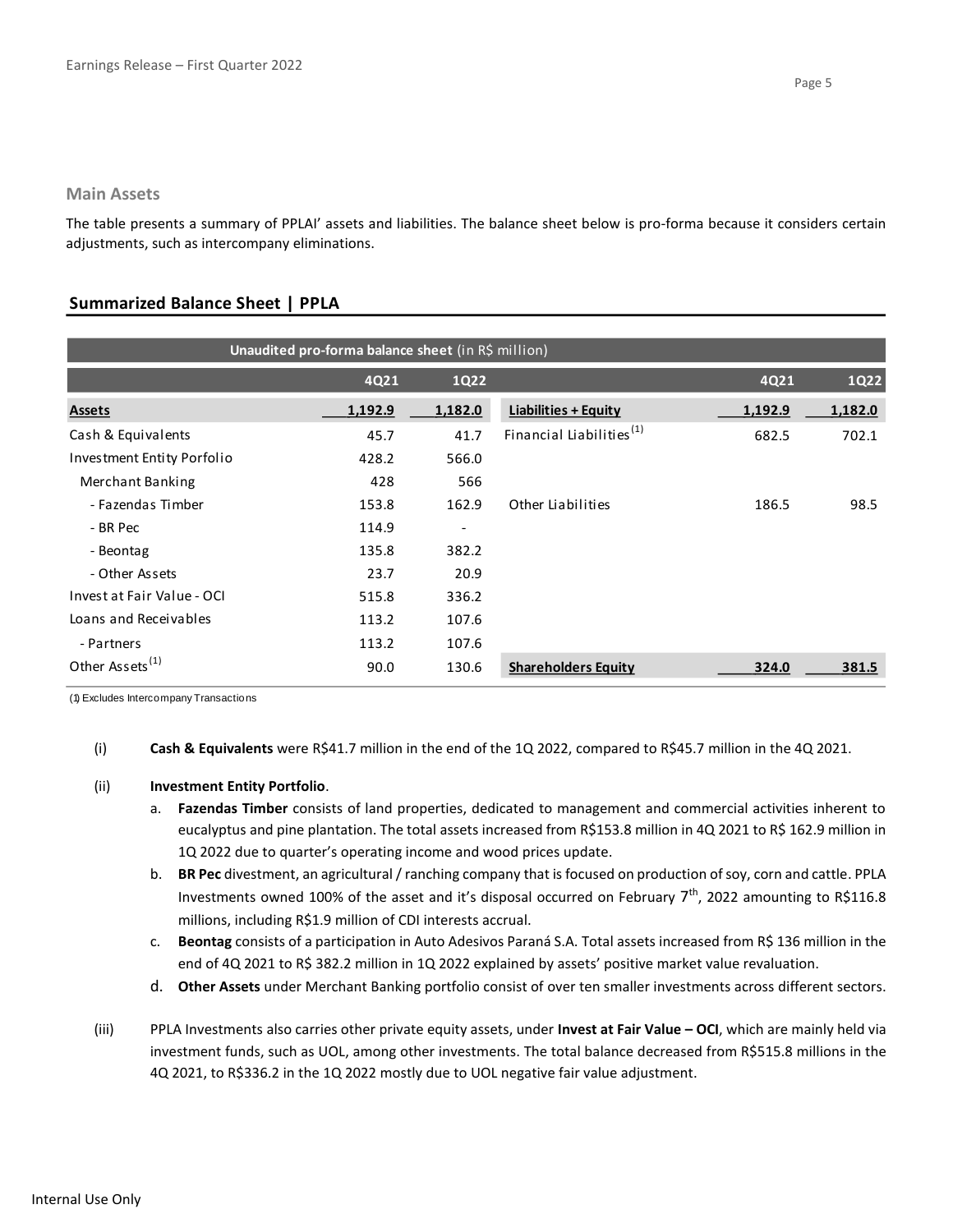# (iv) **Loans and Receivables** consists of R\$107.6 million of partnership loans.

#### (v) **Financial Liabilities**

Liabilities to Financial Institutions consist of some long-term loans with Brazilian financial institutions and BTG MB. The total amount increased during the quarter mainly due to interest accrual.